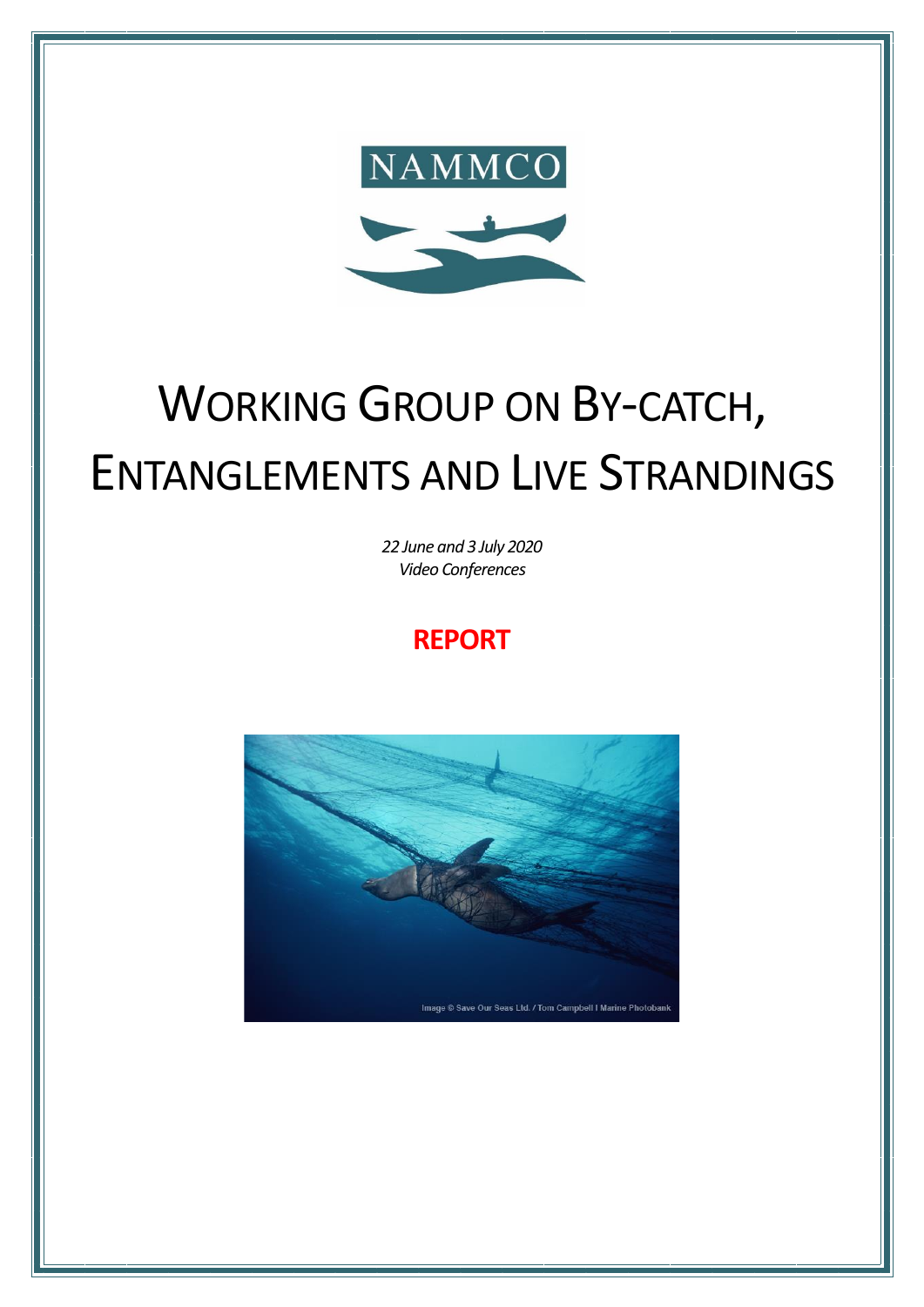© North Atlantic Marine Mammal Commission

#### **Please cite this report as:**

NAMMCO-North Atlantic Marine Mammal Commission (2020). Report of the Working Group on By-catch, Entanglements and Live Strandings, June 2020, Tromsø, Norway.

Available at <https://nammco.no/topics/bycels-reports/>

#### **DISCLAIMER:**

The content of this report contains the view of the Working Group and does not necessarily represent the views of the Council.

#### **NAMMCO**

*Postbox 6453, Sykehusveien 21-23, N-9294 Tromsø, Norway, +47 77687371, nammco-sec@nammco.no, [www.nammco.no,](file:///C:/Users/manatugend/Desktop/www.nammco.no) [www.facebook.com/nammco.no/,](http://www.facebook.com/nammco.no/) [https://twitter.com/NAMMCO\\_sec](https://twitter.com/NAMMCO_sec)*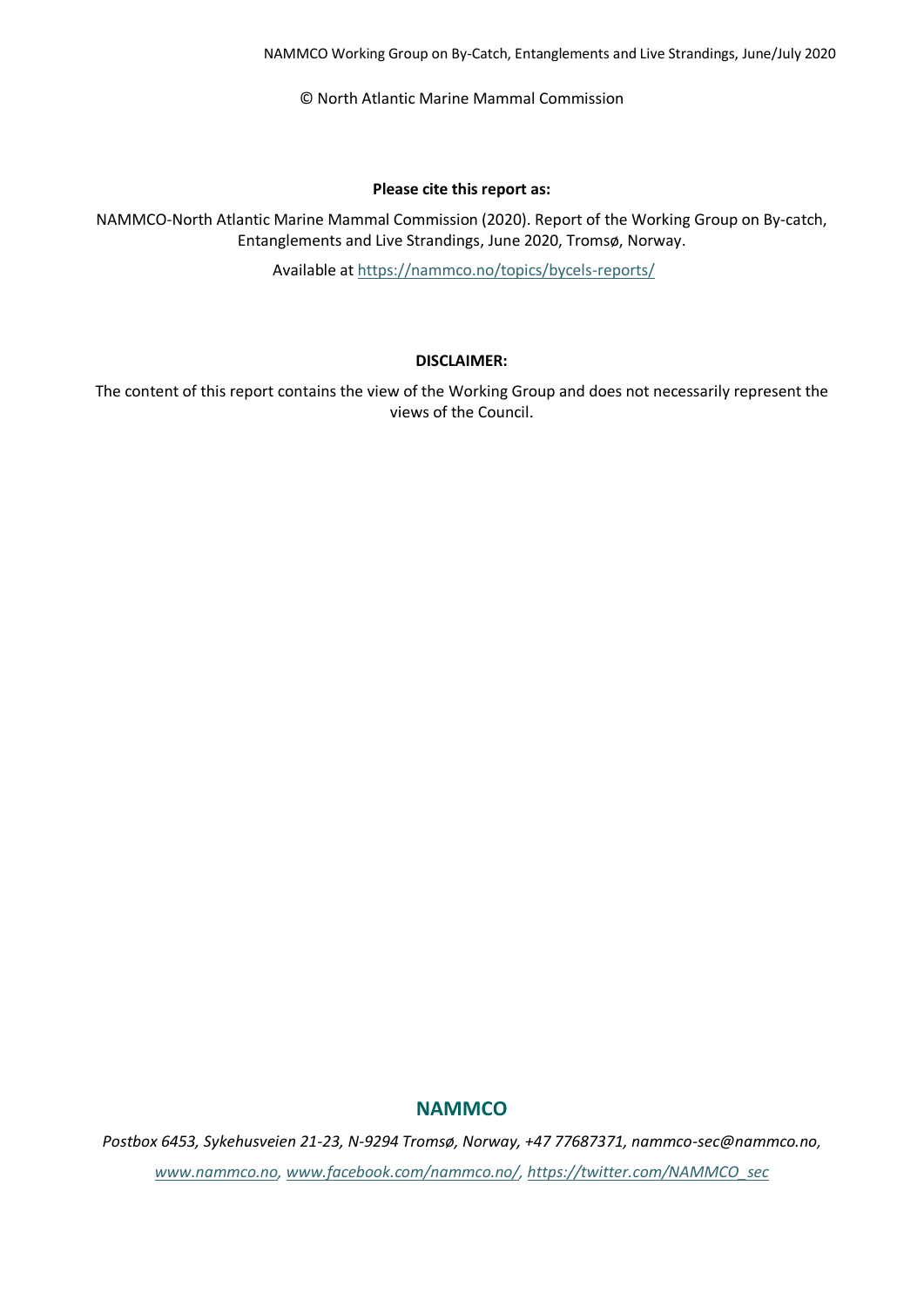# **TABLE OF CONTENTS**

| 1.    |  |  |  |  |  |
|-------|--|--|--|--|--|
| 2.    |  |  |  |  |  |
| 2.1   |  |  |  |  |  |
| 2.1.1 |  |  |  |  |  |
| 2.1.2 |  |  |  |  |  |
| 2.1.3 |  |  |  |  |  |
| 2.1.4 |  |  |  |  |  |
| 2.1.5 |  |  |  |  |  |
| 2.2   |  |  |  |  |  |
| 2.2.1 |  |  |  |  |  |
| 2.2.2 |  |  |  |  |  |
| 2.2.3 |  |  |  |  |  |
| 2.2.4 |  |  |  |  |  |
| 2.2.5 |  |  |  |  |  |
| 3.    |  |  |  |  |  |
| 4.    |  |  |  |  |  |
| 5.    |  |  |  |  |  |
| 6.    |  |  |  |  |  |
| 7.    |  |  |  |  |  |
| 8.    |  |  |  |  |  |
|       |  |  |  |  |  |
|       |  |  |  |  |  |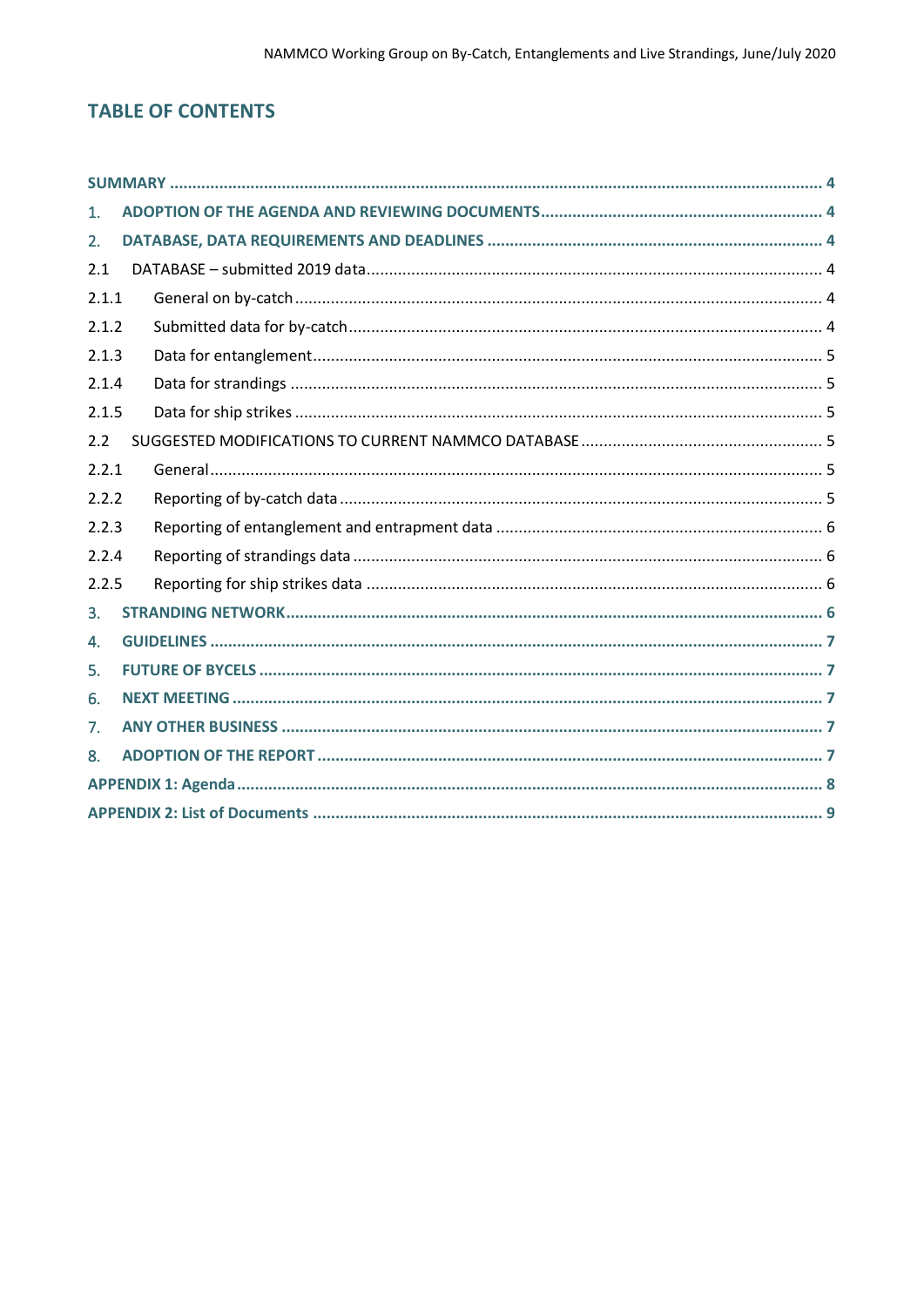# <span id="page-3-0"></span>**SUMMARY**

The NAMMCO Council Working Group on By-catch, Entanglements and Live Strandings (BYCELS) held two video conferences on 22 June and 3 July 2020. Present were Guðni Magnus Eiríksson (Chair) (Iceland), Ulla Svarrer Wang (Faroe Islands), Nette Levermann (Greenland), Hild Yynnesdal and Kathrine A. Ryeng (Norway), and Mana Tugend (NAMMCO intern) and Charlotte Winsnes from the Secretariat. Nette Levermann and Hild Yynnesdal did not participate to the 3 July meeting where agenda items 3, 4, 5, and 6 were discussed.

#### Actions arising from the meetings:

#### **Greenland:**

• To possibly comment on agenda items 3 and 4 in view of their absence when these were discussed in the Committee.

# <span id="page-3-1"></span>1. **ADOPTION OF THE AGENDA AND REVIEWING DOCUMENTS**

The Chair Guðni Magnus Eiríksson opened the meeting on 22 June 2020, the agenda was adopted (Appendix [1\)](#page-7-0) and the meeting documents (Appendix [2\)](#page-8-0) reviewed.

# <span id="page-3-2"></span>2. **DATABASE, DATA REQUIREMENTS AND DEADLINES**

### <span id="page-3-3"></span>**2.1 DATABASE – SUBMITTED 2019 DATA**

Document NAMMCO-Database-updated May 2020 gave the submitted 2019 data from member countries in relation to by-catch, entanglements, strandings and ship strikes. It was reiterated that the BYCELS is animal welfare issues and the task at hand is to map what and where the problems are in each member country in order to target effort towards finding solutions to mitigate these issues.

#### **2.1.1 General on by-catch**

<span id="page-3-4"></span>The chair underlined that the data cannot be used for comparisons between countries, only within the countries, due to differences in how the data have been collected and differences in fishing methods. Thus, the idea will be to see whether there are any improvements within a country and how to mitigate by-catch.

Furthermore, it was noted that the reported by-catch data does not reflect the real data, and that the reliability of the data could be questioned given that reporting is not consistent.

It was however agreed that member countries should continue to submit these data. In addition, scientific estimates would be included where these exists.

#### **2.1.2 Submitted data for by-catch**

<span id="page-3-5"></span>The Faroe Islands informed that there has been no reporting of by-catch and that this is because there is no coastal fishing with nets on low depts.

Greenland underlined that their reports are completed over two years, so that the reported data includes numbers from 2018 and 2019.

Iceland reported several by-catches. In the past years, Iceland had encouraged fishermen to report on by-catch and this seemed to have had a positive effect through the increase in by-catch reported. A plan to inspect lumpsucker fisheries should have been implemented in the beginning of 2019 but had been postponed due to the covid-19. Furthermore, Iceland is developing an app for reporting of all catches (online logbook) making reporting of by-catch easier.

In Norway, new regulations that will require all vessels to report by-catch are currently on public hearing, and the electronic logbook will be revised to facilitate reporting of by-catch. Recreational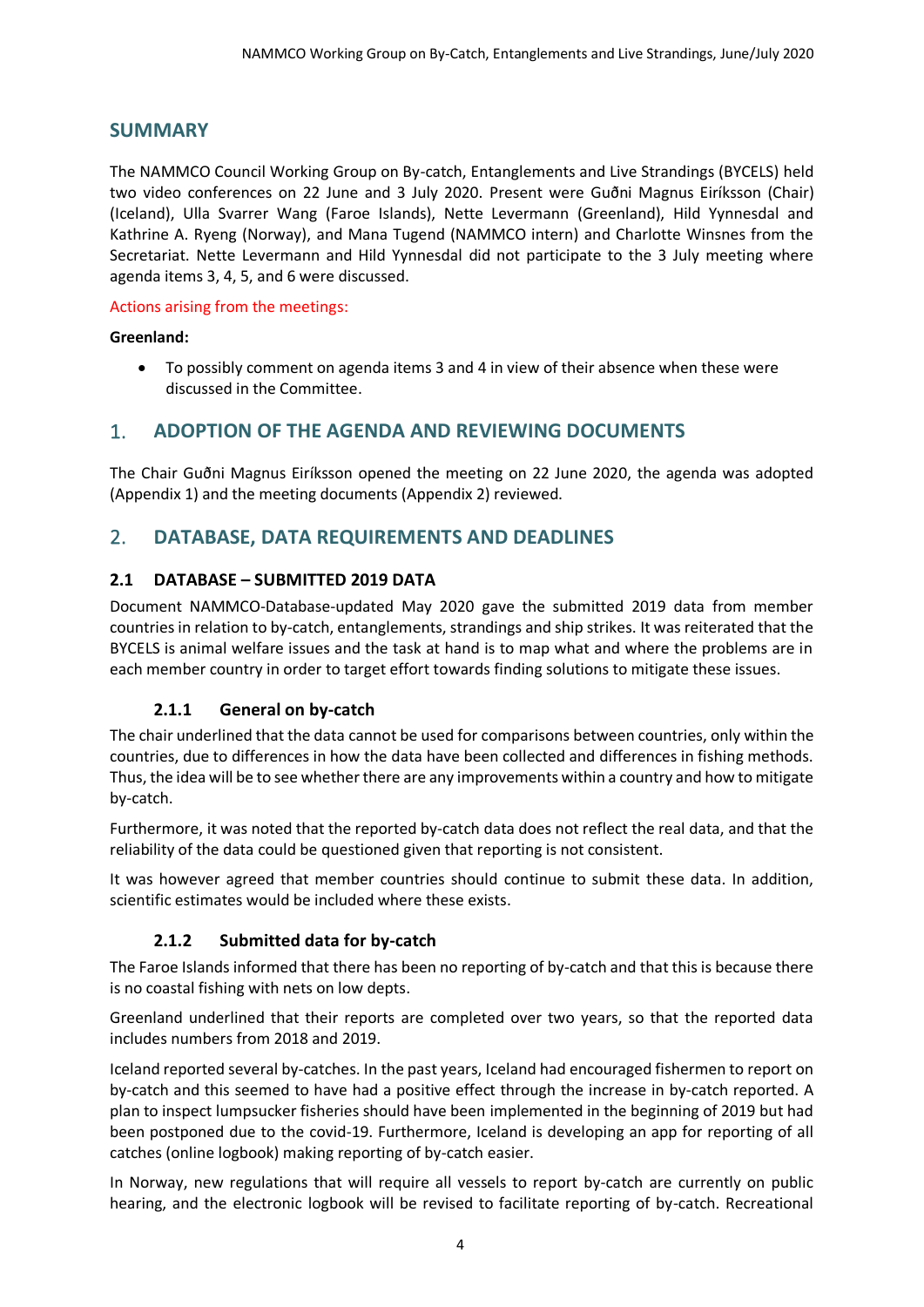fishermen can report by-catch in an app from the summer 2020. It is envisaged that this will encourage fishermen to report more consistently then currently where few reports are received by the authorities. As a result, the numbers reported to BYCELS are estimates of the by-catch and not reported numbers.

#### **2.1.3 Data for entanglement**

<span id="page-4-0"></span>There were no entanglement data reported from the Faroe Islands and Iceland, and only a few incidents reported in Greenland and Norway.

#### **2.1.4 Data for strandings**

<span id="page-4-1"></span>Three animals have been reported as stranded in the Faroe Islands in 2019. Location information has been reported for all three and for one individual also the length. Greenland has no reported strandings. Iceland reported several standings among which three mass strandings. The information reported were number of strandings and the sex of the animals. Norway has information on several individual strandings. However, this information is strictly speaking not official as it has not been reported to the authorities but have been collected by individual researchers.

#### **2.1.5 Data for ship strikes**

<span id="page-4-2"></span>None of the member countries reported ship strikes for 2019.

Norway suggested that ship strikes should not be reported by the member countries to NAMMCO, since no reporting is done within the countries.

#### <span id="page-4-3"></span>**2.2 SUGGESTED MODIFICATIONS TO CURRENT NAMMCO DATABASE**

Document NAMMCO /BYCELS-2020-01/02 contained a proposal from the Secretariat on modifications of the database to simplify the reporting.

#### **2.2.1 General**

<span id="page-4-4"></span>BYCELS agreed to remove the Latin names for each species from all sheets and place them instead on a separate sheet containing a list of species with their English names, Latin names and common names in the Faroe Islands, Greenland, Iceland and Norway.

Entanglement/entrapment is a sub-category of by-catch. For the BYCELS work it was agreed to use the term by-catch for small cetaceans and seals whereas entanglement will refer to large cetaceans.

#### **2.2.2 Reporting of by-catch data**

<span id="page-4-5"></span>The following items have been adopted by BYCELS regarding the reporting of by-catch data:

- To add a new column for estimates to be filled in by the Secretariat according to what is presented in the scientific working group on by-catch.
- To keep the year and month columns in two columns.
- To specify the main fishery target species. However, it should be noted that Greenland expressed some doubts about the usefulness of such category.
- To specify the fishing metier (level 3), namely the gear groups.
- To provide details on the fishing gear.
- To add a comment column for potential comments concerning the reporting.
- To report on both professional and recreational by-catch as it could give further and valuable information on by-catch. At the moment, the Faroe Islands and Iceland only report by-catch from professional fisheries. Norway developed an app to report by-catch induced by recreational fisheries, but since reporting occurs only on a voluntary basis, it is not reliable data. Greenland underlined that in their reporting there is no distinction between professional and recreational fishermen – both are included in the reporting. Furthermore, it was pointed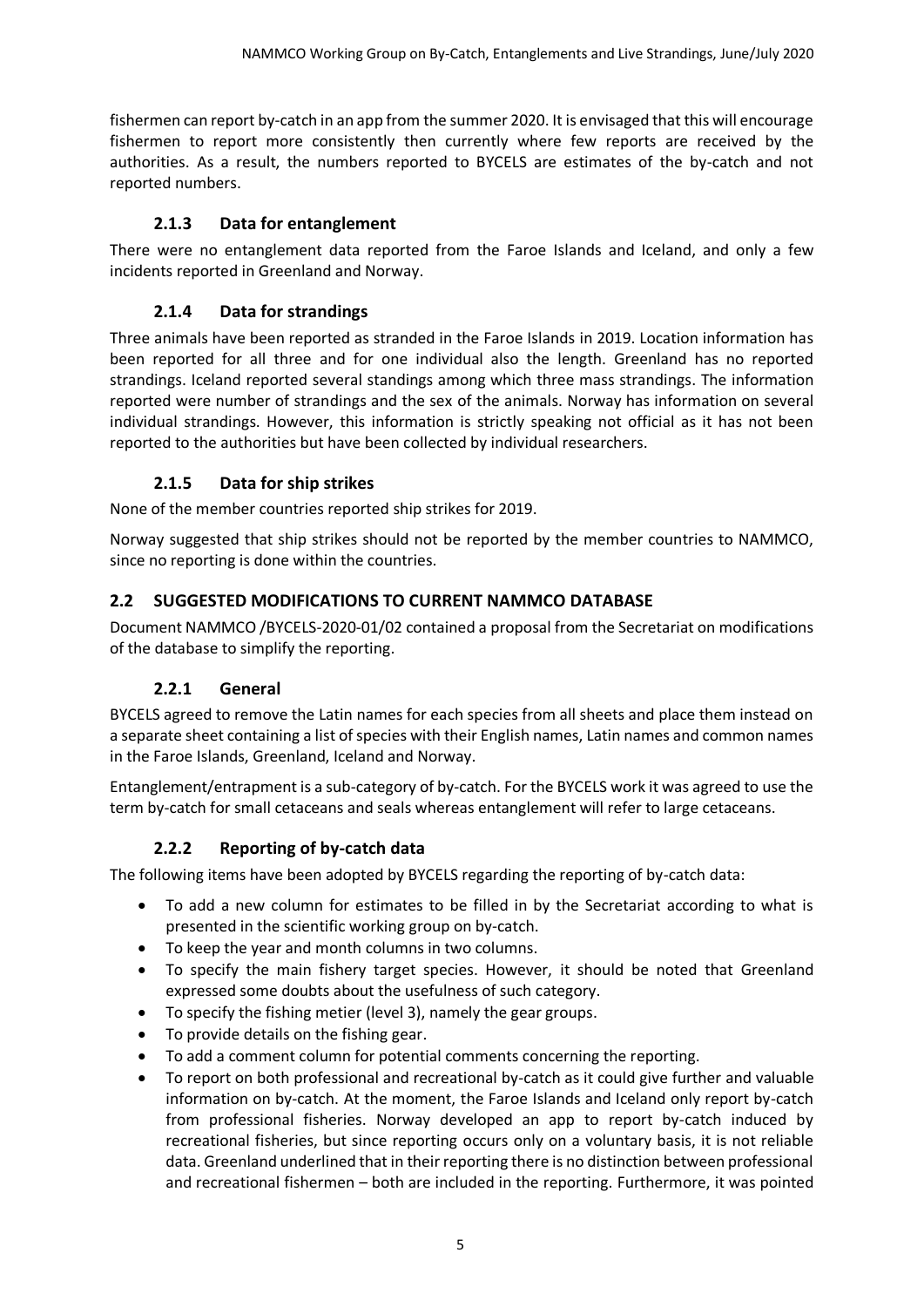out that the Greenlandic situation have several more distinctions that would not fit into only these two categories.

#### **2.2.3 Reporting of entanglement and entrapment data**

<span id="page-5-0"></span>The following items have been approved by BYCELS for reporting of entanglement and entrapment data:

- To combine entanglement and entrapment.
- To keep latitude and longitude in addition to the location, as it is particularly useful in Greenland for instance, where several places have the same name.
- To remove 'no information' regarding the sex of the animal in order to have only 'female', 'male' and 'unknown' as possibilities.
- To add the gear status in order to give precision about whether the fear belongs to a fishing company or whether it is marine debris. To this point, Greenland questioned whether entanglement in marine debris is included in the mandate of BYCELS. The Secretariat assured that it is as the working group tackles animal welfare issues related to entanglement and strandings of marine mammals, so that it is not limited to fishing.
- To have the categories written, instead of numbers.
- To add 'self-released' and 'dead' to the 'disentanglement/entrapment outcome' categories.

#### **2.2.4 Reporting of strandings data**

<span id="page-5-1"></span>The following items have been approved by BYCELS for the reporting of strandings data:

- To keep the latitude and longitude in addition to the location name for the same reason mentioned above.
- To remove 'no information' regarding the sex of the animal in order to have only 'female', 'male' and 'unknown' as possibilities.
- To add the total number of animals at the event and describe the event.
- To report on the number of alive animals stranded if known.
- To report the event by location and time of the year.

#### **2.2.5 Reporting for ship strikes data**

<span id="page-5-2"></span>BYCELS agreed to stop reporting ship strike data. Currently there are no legal requirement in member countries to report ship strikes, and it was agreed that BYCELS should encourage member countries to report to already existing schemes like the IWC.

Generally, BYCELS discussed and agreed on the value of using existing information to the extent possible from i.e. the IWC database on ship strikes, strandings and entanglement in their work.

# <span id="page-5-3"></span>3. **STRANDING NETWORK**

Documents NAMMCO/BYCELS-2020-01/03 contained the BYCELS Guidelines for setting up stranding networks.

The Chair recalled that the guidelines for the establishment of a stranding network had been agreed upon in the October 2019 meeting. He further noted that the decision had been to forward the guidelines to member countries for their use. Reconsidering the serious animal welfare implications related to strandings, the Chair invited members to consider making the establishment of national stranding networks a recommendation to member countries.

Currently no formally established national stranding networks exists in member countries. In the Faroe Islands there is a practice where the police or the district administrator will be contacted when a stranding is observed. They in turn will contact Bjarni Mikkelsen, the head marine mammal biologist and the veterinary responsible for marine mammal, Signar Petersen.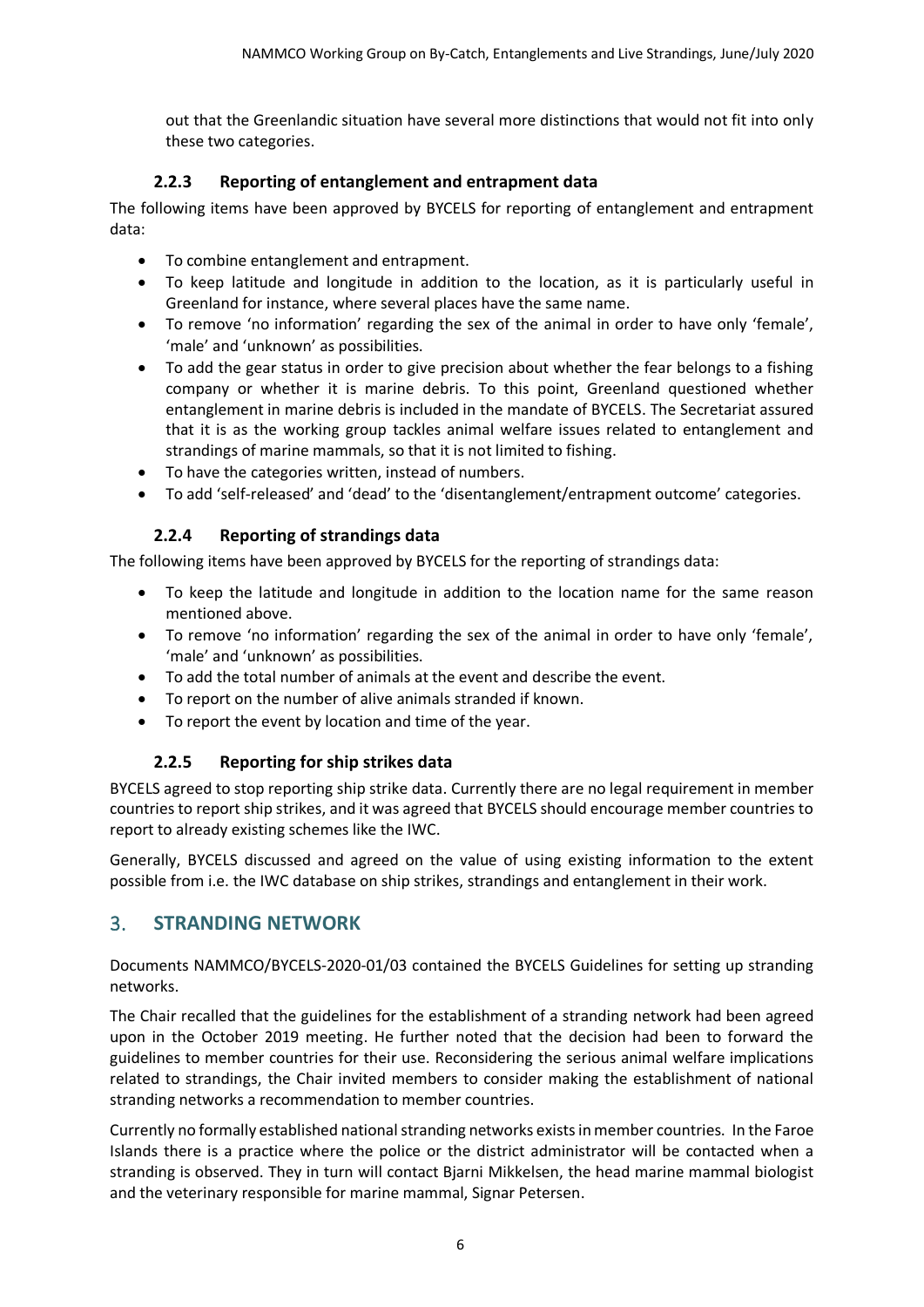Furthermore, Iceland is developing an app for reporting of all catches (online logbook) making reporting of by-catch easier.

In Norway, Ryeng and the Marine Research Institute, have upon request from the Ministry of Fisheries recently delivered an assessment whether there is a need of an official stranding network in Norway. The advice is that such a network should be established.

It was recalled that Greenland already has developed a one-page information sheet regarding the procedure to follow if encountering a stranded or entangled animal.

Norway noted that by sampling stranded animals, valuable information on why the animals stranded could be obtained and more insight to the ecosystems around the coasts.

BYCELS agreed to submit the guidelines to the Council with a recommendation that member countries establish national stranding response networks.

# <span id="page-6-0"></span>4. **GUIDELINES**

NAMMCO/BYCELS-2020-01/04 contained the IWC guidelines for disentanglement events.

The Secretariat had been asked to review existing guidelines and information on how to disentangle animals and draft a bullet point list highlighting safety issues for the consideration in an entanglement situation. The request had been formulated by Greenland based on a desire to help already trained personnel reiterated parts of the training, given that there have not been and probably will not be many events per year.

The Secretariat explained that the IWC guidelines were covering the essential and important information. Extracting content to make a bullet list would become counterproductive and most probably dangerous as it would have to leave out information and possibly thereby create dangerous situations.

The need to train people on how to disentangle animals and the need to keep trained personnel up to date was underlined by Norway, where response personnel at the Directorate of Fisheries´ Sea Unit organise annual repetition sessions.

The members agreed to recommend to Greenland that such a list not be developed but invited Greenland to give comments to this agenda when reviewing the draft report.

# <span id="page-6-1"></span>5. **FUTURE OF BYCELS**

The chair proposed, and the members agreed, to postpone the discussion under this agenda item until all members could be participating. It was noted that the focus would be to identify what kind of issues member countries have with regards animal welfare issues related to by-catch, entanglement and live stranding.

# <span id="page-6-2"></span>6. **NEXT MEETING**

The next meeting will be held after the 2020 data have been collected, so after February 2021 and before the next Council meeting. A date will be set later in the year.

# <span id="page-6-3"></span>7. **ANY OTHER BUSINESS**

No other business was discussed.

# <span id="page-6-4"></span>8. **ADOPTION OF THE REPORT**

The report was adopted by correspondence on 13 July 2020.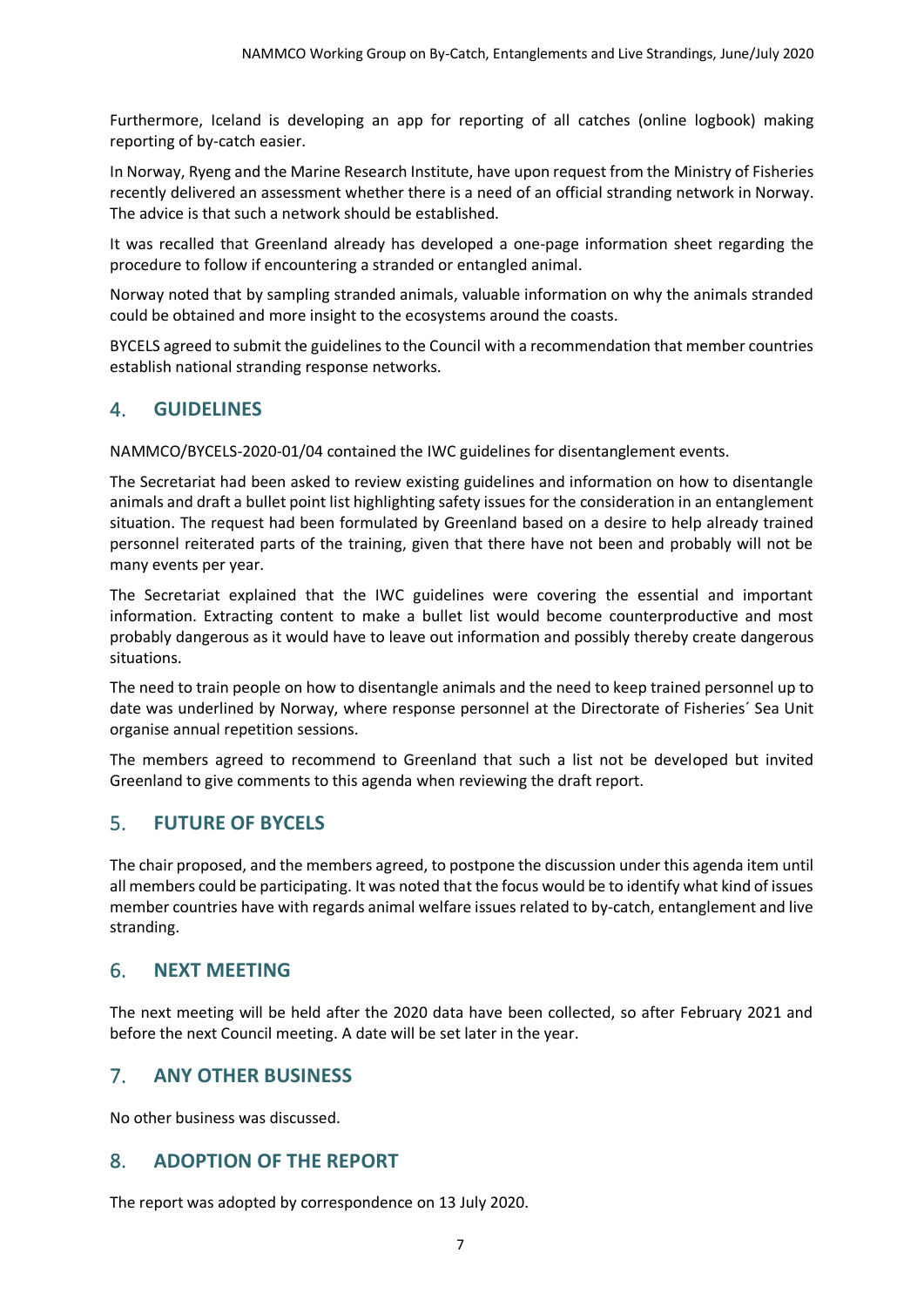<span id="page-7-0"></span>**APPENDIX 1: AGENDA**

- **1. ADOPTION OF AGENDA AND REVIEW OF DOCUMENTS**
- **2. DATABASE, DATA REQUIREMENTS AND DEADLINES**
- **3. STRANDING NETWORK**
- **4. GUIDELINES**
- **5. FUTURE OF BYCELS**
- **6. NEXT MEETING**
- **7. ANY OTHER BUSINESS**